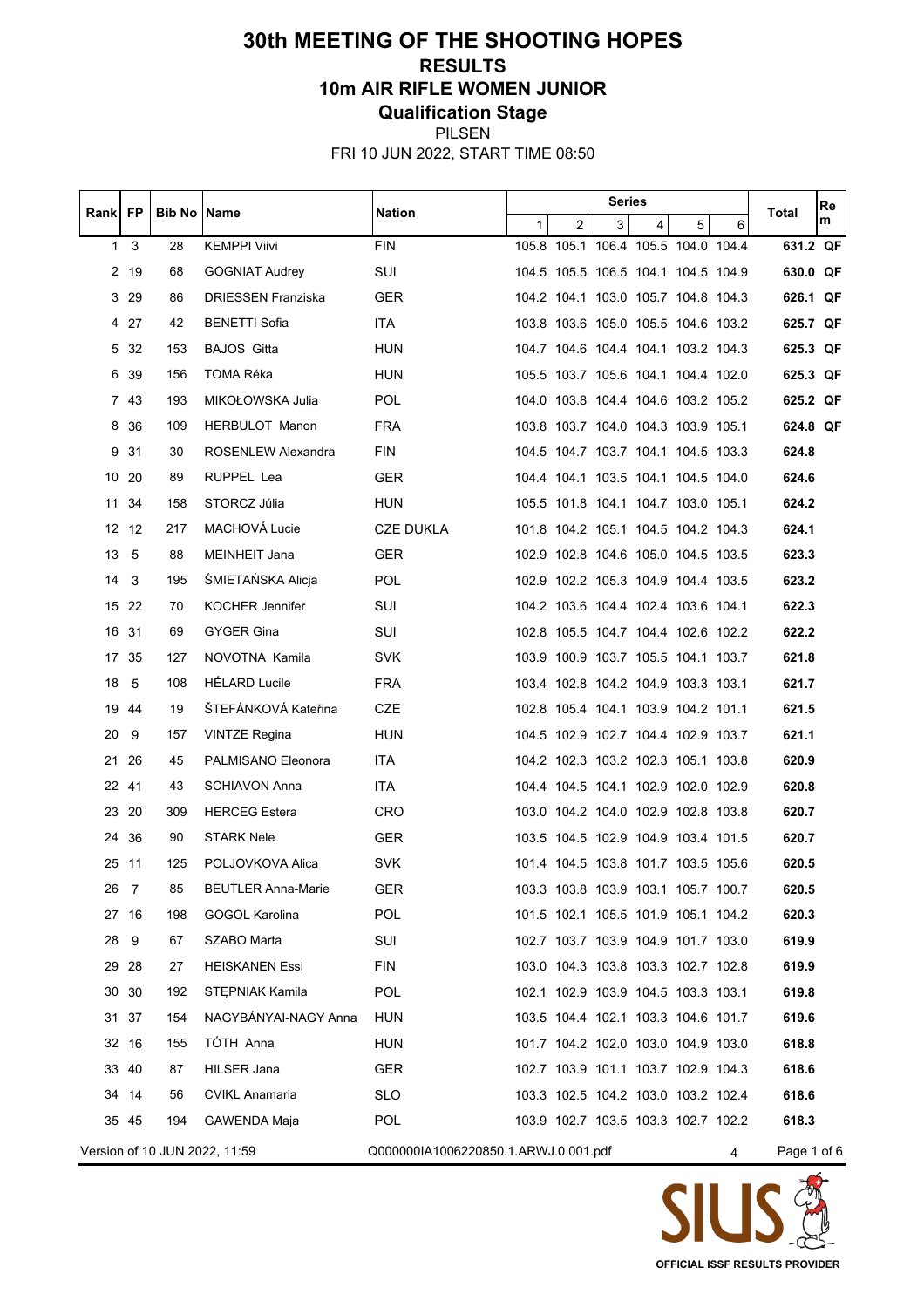

Version of 10 JUN 2022, 11:59 Q000000IA1006220850.1.ARWJ.0.001.pdf 4 Page 2 of 6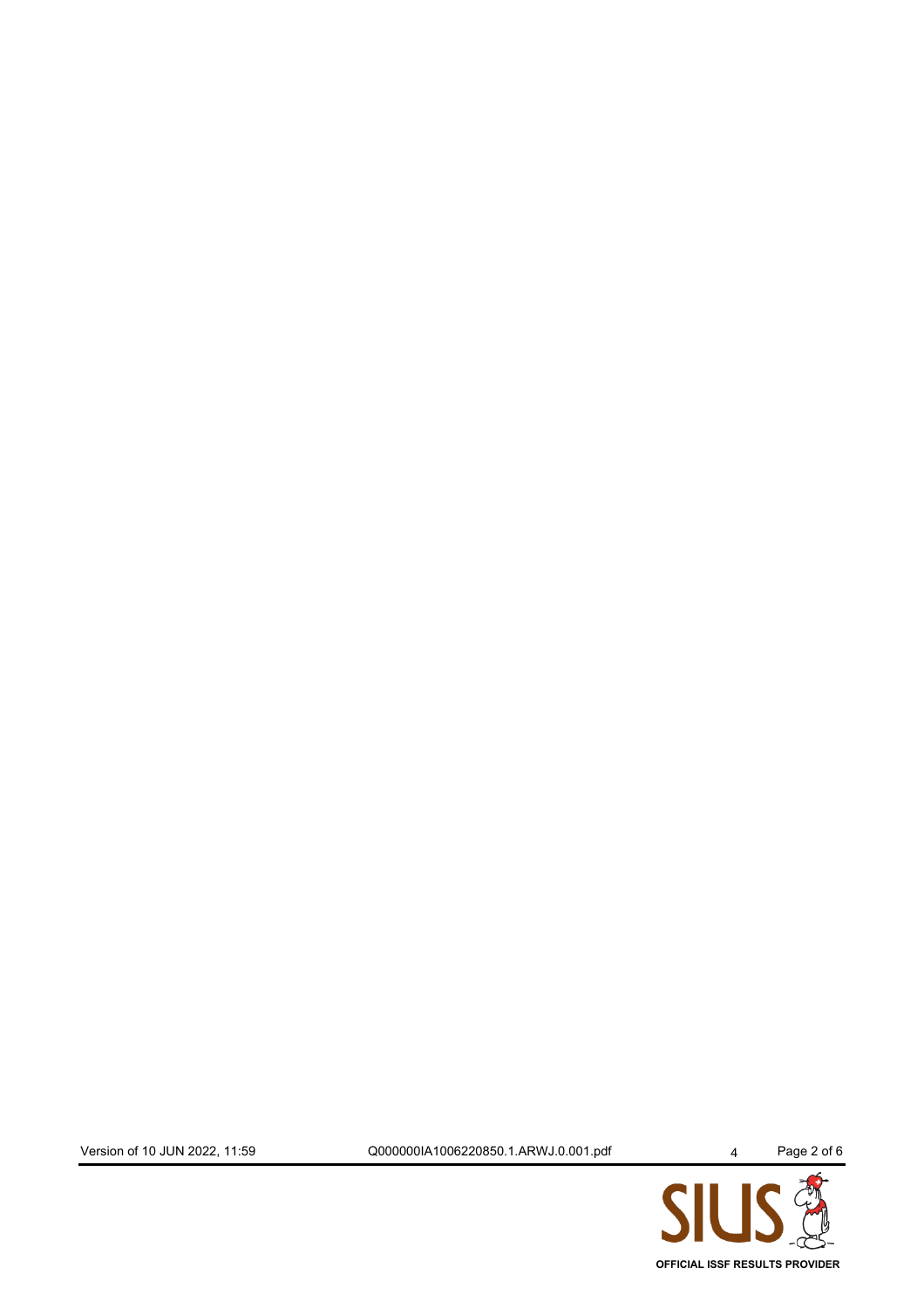| Rankl | FP             |     | <b>Bib No   Name</b>              | <b>Nation</b>                        | <b>Series</b> |                                     |            |                              |      |            | <b>Total</b> | Re |
|-------|----------------|-----|-----------------------------------|--------------------------------------|---------------|-------------------------------------|------------|------------------------------|------|------------|--------------|----|
|       |                |     |                                   |                                      | $\mathbf{1}$  | $\overline{2}$                      | 3          | 4                            | 5    | 6          |              | m  |
| 36    | $\overline{4}$ | 46  | <b>LEPRI Virginia</b>             | <b>ITA</b>                           |               | 102.2 104.3 102.9 102.8 102.8 103.1 |            |                              |      |            | 618.1        |    |
| 37    | 42             | 110 | <b>KNOPPERS Gwenn</b>             | <b>FRA</b>                           |               | 104.1 102.8 104.2 102.9 103.3 100.8 |            |                              |      |            | 618.1        |    |
| 38    | 29             | 128 | NAKATOVA Zuzana                   | <b>SVK</b>                           |               | 104.0 103.1 102.7 101.6 104.3 102.3 |            |                              |      |            | 618.0        |    |
| 39    | 6              | 107 | <b>CALONNEC Louna</b>             | <b>FRA</b>                           |               | 100.9 102.5 103.8 103.3 103.5 103.8 |            |                              |      |            | 617.8        |    |
| 40    | 17             | 196 | <b>SKARUPSKA Dominika</b>         | POL                                  |               | 102.3 103.1 102.7 101.7 102.9 104.1 |            |                              |      |            | 616.8        |    |
| 41    | 34             | 73  | <b>EGGLI Nina</b>                 | <b>SUI</b>                           |               | 100.0 103.8 103.6 101.3 103.6 103.9 |            |                              |      |            | 616.2        |    |
|       | 42 27          | 244 | <b>KATZ Klaudie</b>               | <b>CZE RSCM</b><br><b>OSTRAVA</b>    |               | 102.3 102.0 102.0 102.3 104.0 103.0 |            |                              |      |            | 615.6        |    |
| 43    | 25             | 277 | VAŠKŮ Kateřina                    | <b>CZE RSCM PRAHA</b>                |               | 99.5 105.2 102.3 102.2 103.5 102.9  |            |                              |      |            | 615.6        |    |
| 44    | 4              | 288 | ŽÁKOVÁ Renata                     | <b>CZE RSCM BRNO</b>                 |               | 102.9 102.8 101.7 102.1 103.1 102.8 |            |                              |      |            | 615.4        |    |
| 45    | -13            | 159 | KERÉKGYÁRTÓ Lili                  | HUN                                  |               | 99.6 101.0 102.5 104.9 103.5 103.6  |            |                              |      |            | 615.1        |    |
| 46    | -19            | 20  | DUBSKÁ Barbora                    | <b>CZE</b>                           |               | 101.7 103.3 102.8 103.0 101.4 102.4 |            |                              |      |            | 614.6        |    |
| 47    | 22             | 72  | <b>GOY Audrey</b>                 | SUI                                  |               | 102.7 102.1 103.2 99.9 104.6 101.9  |            |                              |      |            | 614.4        |    |
| 48    | 6              | 275 | BEZOUŠKOVÁ Jolana                 | <b>CZE RSCM PRAHA</b>                |               | 100.6 101.8 100.8 102.1 103.6 104.7 |            |                              |      |            | 613.6        |    |
| 49    | 24             | 71  | DONATIELLO Larissa                | SUI                                  |               | 100.4 100.1 103.6 104.2 104.8 100.4 |            |                              |      |            | 613.5        |    |
| 50    | 38             | 111 | POMES Tifenn                      | <b>FRA</b>                           |               | 102.7 103.6 101.9 101.5 100.6 103.1 |            |                              |      |            | 613.4        |    |
| 51    | 15             | 44  | PARAVATI Paola                    | <b>ITA</b>                           |               | 102.5 101.2 102.7 102.8 101.8 102.4 |            |                              |      |            | 613.4        |    |
|       | 52 10          | 291 | VYKOUPILOVÁ Iva                   | <b>CZE RSCM BRNO</b>                 |               | 101.5 102.2 103.2 101.5 102.2 102.0 |            |                              |      |            | 612.6        |    |
|       | 53 26          | 199 | <b>CICHOWICZ Marta</b>            | POL                                  | 101.7         | 99.8                                |            | 98.9 104.1 104.7 102.8       |      |            | 612.0        |    |
| 54    | 37             | 287 | SOUKUPOVÁ Iveta                   | <b>CZE RSCM PRAHA</b>                |               | 100.5 100.5 101.3 103.3 104.2 102.2 |            |                              |      |            | 612.0        |    |
| 55    | -18            | 58  | STRAKUŠEK Hana                    | SLO                                  |               | 103.3 101.6 100.4 101.7 100.2 104.7 |            |                              |      |            | 611.9        |    |
|       | 56 32          | 197 | MALOTKA-TRZEBIATOWSK POL<br>Magda |                                      |               | 101.6 100.9 103.9 101.4 102.6 101.5 |            |                              |      |            | 611.9        |    |
| 57    | 8              | 251 | KAZDOVÁ Kateřina                  | <b>CZE RSCM</b><br><b>OSTRAVA</b>    |               | 100.1 101.7 102.8 101.7 102.0 103.1 |            |                              |      |            | 611.4        |    |
| 58    | 40             | 289 | ZETKOVÁ Tereza                    | <b>CZE RSCM BRNO</b>                 |               | 102.1 101.0 102.8 101.3 103.0 101.1 |            |                              |      |            | 611.3        |    |
|       | 59 33          | 225 | MARTÍNKOVÁ Karolína               | <b>CZE RSCM</b><br>MANUSICE          |               | 101.0 101.8 103.0 98.7 102.2 103.4  |            |                              |      |            | 610.1        |    |
| 60 21 |                | 21  | OPLUŠTILOVÁ Marie                 | CZE                                  |               | 100.0 100.7 104.5 101.6 102.2 100.7 |            |                              |      |            | 609.7        |    |
| 61    | 28             | 33  | <b>SUOMUS Tuulevi</b>             | <b>FIN</b>                           |               | 102.7 101.1 99.4 102.4 102.1 101.9  |            |                              |      |            | 609.6        |    |
|       | 62 15          | 267 | HÁJKOVÁ Barbora                   | <b>CZE RSCM PRAHA</b>                |               | 100.9 101.8 104.4 101.9 100.4 100.2 |            |                              |      |            | 609.6        |    |
|       | 63 13          | 271 | NOVOTNÁ Tereza                    | <b>CZE RSCM PRAHA</b>                |               | 100.1 102.1 100.7 102.7 101.2 102.6 |            |                              |      |            | 609.4        |    |
| 64    | -7             | 200 | SMEJA Agnieszka                   | <b>POL</b>                           |               | 101.4 102.7 101.4 101.9 100.1 101.9 |            |                              |      |            | 609.4        |    |
|       | 65 41          | 167 | <b>DURUCZ Noémi</b>               | <b>HUN PLE</b>                       |               | 100.7 101.1 102.5 99.1 103.5 101.9  |            |                              |      |            | 608.8        |    |
|       | 66 24          | 1   | <b>KRAINZ Anja</b>                | <b>AUT</b>                           |               | 102.6 101.4 102.1 103.9 100.1       |            |                              |      | 98.7       | 608.8        |    |
|       | 67 18          | 269 | LINHARTOVÁ Magdalena              | <b>CZE RSCM PRAHA</b>                |               | 103.4 101.5 100.6 98.8 103.0 100.7  |            |                              |      |            | 608.0        |    |
|       | 68 44          | 256 | ŠTUMPOVÁ Eva                      | CZE RSCM PLZEŇ                       |               | 102.0 101.9 100.5 101.4 100.2 101.8 |            |                              |      |            | 607.8        |    |
| 69    | 21             | 276 | PALANOVÁ Kristýna                 | <b>CZE RSCM PRAHA</b>                | 101.7         |                                     |            | 99.1 101.7 100.3 100.5 104.0 |      |            | 607.3        |    |
|       | 70 33          | 305 | MÜLEROVÁ Michaela                 | <b>CZE RSCM</b><br><b>OSTRAVA</b>    |               | 103.0 102.5 100.4 102.0             |            |                              | 99.6 | 99.1       | 606.6        |    |
|       | 71 42          | 274 | VALÁŠKOVÁ Eva                     | <b>CZE RSCM PRAHA</b>                |               | 100.3 102.1 101.9 100.0             |            |                              |      | 99.2 102.9 | 606.4        |    |
|       | 72 38          | 224 | MIKULČÍKOVÁ Kateřina              | <b>CZE RSCM</b><br>MANUŠICE          |               | 101.6 100.6 99.4 103.4 100.4 100.7  |            |                              |      |            | 606.1        |    |
|       | 73 12          | 29  | <b>NENONEN Aino</b>               | <b>FIN</b>                           | 102.1         |                                     | 99.5 102.5 | 99.6                         |      | 98.8 103.4 | 605.9        |    |
|       |                |     | Version of 10 JUN 2022, 11:59     | Q000000IA1006220850.1.ARWJ.0.001.pdf |               |                                     |            |                              |      | 4          | Page 3 of 6  |    |

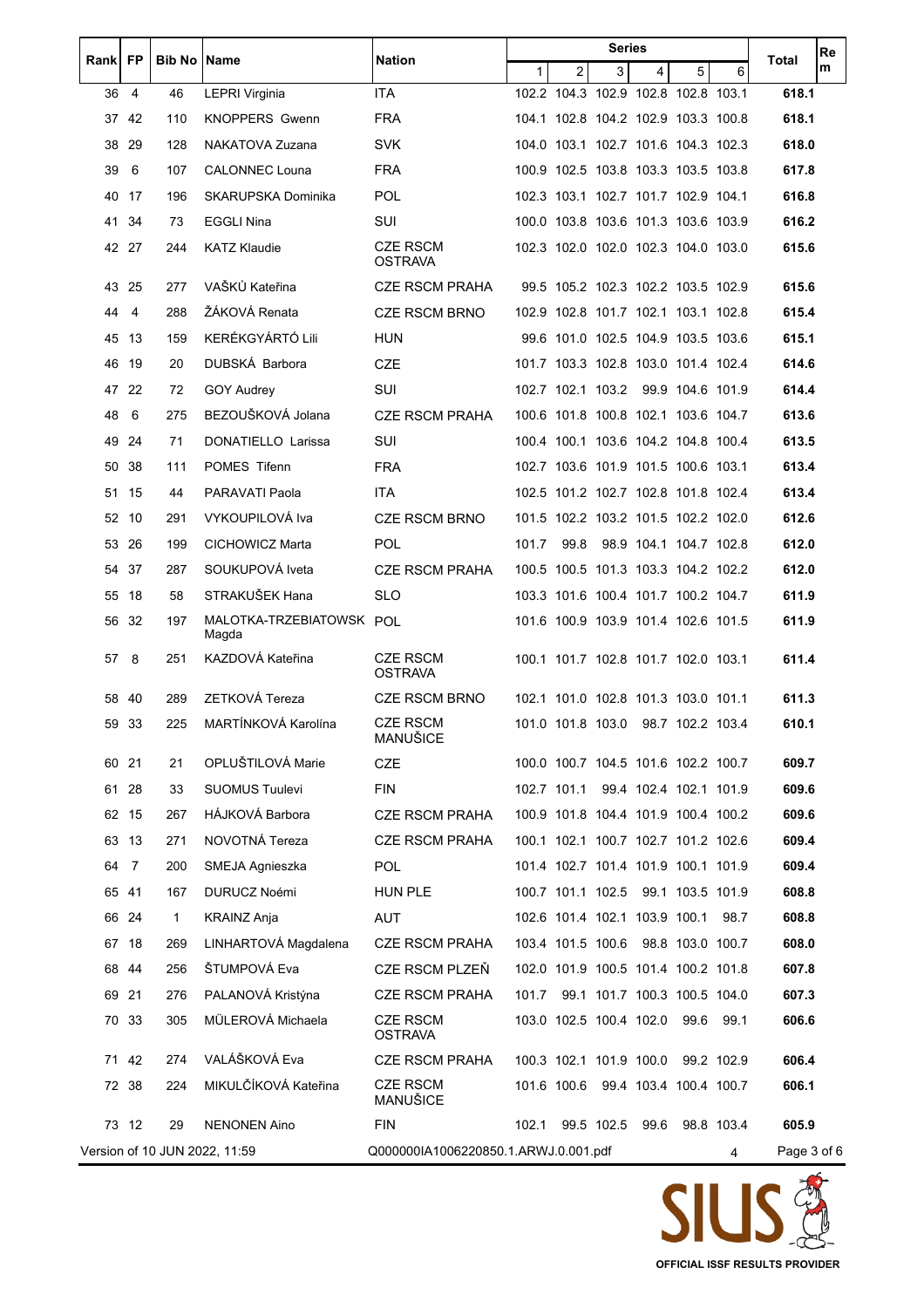

Version of 10 JUN 2022, 11:59 Q000000IA1006220850.1.ARWJ.0.001.pdf 4 Page 4 of 6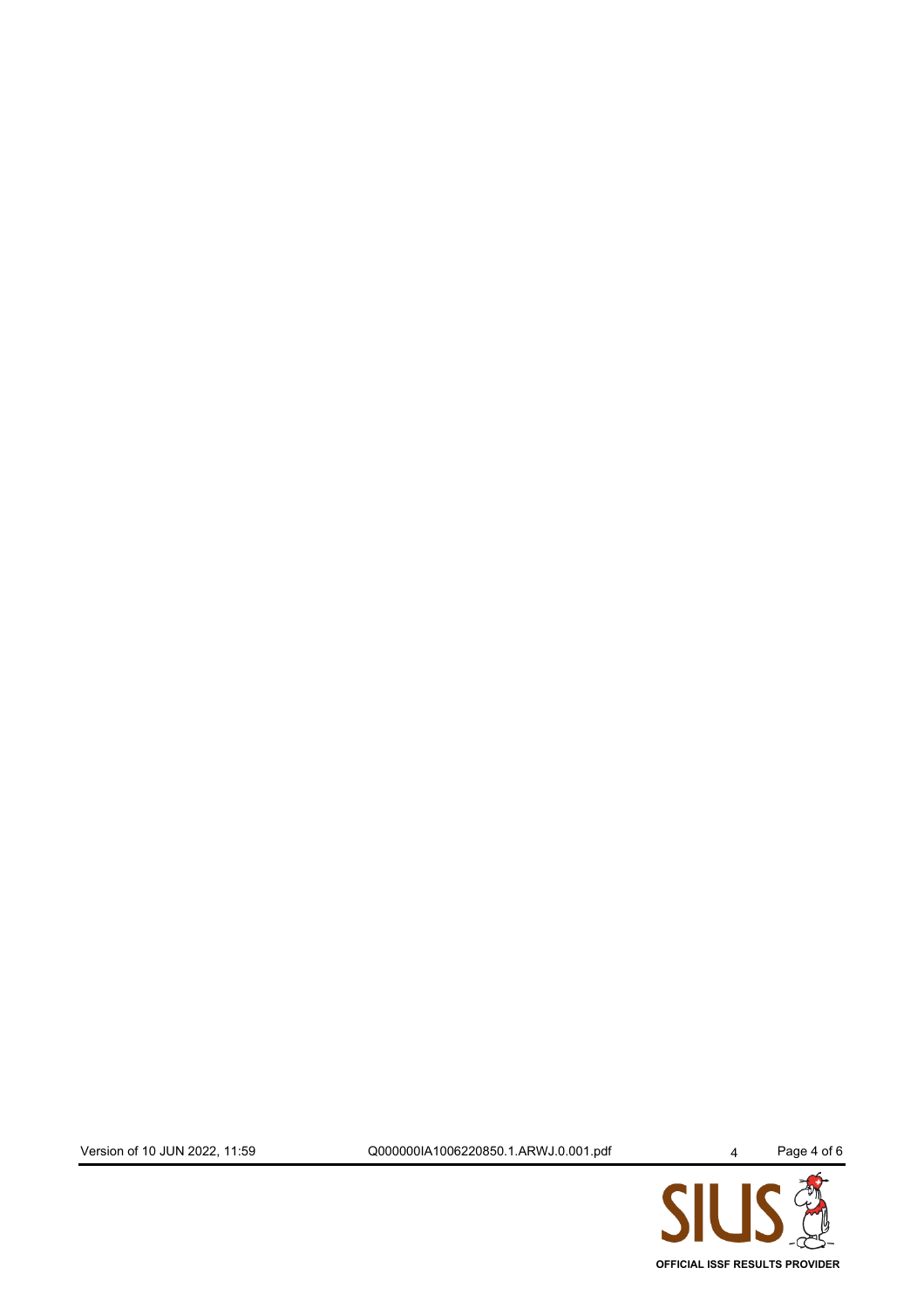| Rank   FP |       |     | <b>Bib No Name</b>      | <b>Nation</b>                     |       |            | <b>Total</b>            | Re         |                  |            |       |   |
|-----------|-------|-----|-------------------------|-----------------------------------|-------|------------|-------------------------|------------|------------------|------------|-------|---|
|           |       |     |                         |                                   |       | 2          | 3                       |            | 5                | 6          |       | m |
|           | 74 25 | 290 | NYMBURSKÁ Pavlína       | <b>CZE RSCM BRNO</b>              |       |            | 102.6 101.1 101.8 101.3 |            |                  | 98.4 100.3 | 605.5 |   |
| 75        | 39    | 74  | <b>MAY Stella</b>       | SUI                               |       |            | 100.8 101.6 101.7       |            | 99.3 101.1 100.8 |            | 605.3 |   |
| 76        | - 8   | 2   | <b>LINDNER Victoria</b> | <b>AUT</b>                        | 102.0 |            | 98.5 101.7              |            | 99.8 100.5 101.2 |            | 603.7 |   |
| 77        | 43    | 57  | KUŽNIK Tjaša            | <b>SLO</b>                        |       |            | 99.1 100.3 102.7        |            | 98.9 102.1 100.6 |            | 603.7 |   |
|           | 78 11 | 55  | FEVŽER Katarina         | <b>SLO</b>                        |       | 99.6 102.4 | 99.2                    |            | 99.4 102.3 100.6 |            | 603.5 |   |
|           | 79 14 | 266 | JAKLOVÁ Jana            | CZE RSCM PLZEŇ                    |       |            | 102.1 101.0 101.1       |            | 99.0 100.5       | 99.1       | 602.8 |   |
| 80        | 10    | 245 | HRTÁNKOVÁ Marie         | <b>CZE RSCM</b><br><b>OSTRAVA</b> | 98.1  |            | 99.9 100.7 101.5 100.3  |            |                  | 99.5       | 600.0 |   |
| 81        | 23    | 219 | ŠROUBOVÁ Adéla          | <b>CZE DUKLA</b>                  |       | 99.4 101.5 | 98.5                    | 97.5       |                  | 97.5 103.4 | 597.8 |   |
| 82        | 45    | 126 | <b>FUNGACOVA Ema</b>    | <b>SVK</b>                        | 99.5  | 99.2       |                         | 98.1 100.7 |                  | 99.1 100.8 | 597.4 |   |
| 83        | 35    | 255 | KRÝZLOVÁ Eliška         | CZE RSCM PLZEŇ                    | 101.9 | 98.3       | 98.2                    | 98.8       | 99.3             | 99.0       | 595.5 |   |
|           |       | 246 | POPELKOVÁ Kateřina      | <b>CZE RSCM</b><br><b>OSTRAVA</b> |       |            |                         |            |                  |            |       |   |
|           |       | 249 | ŠKROBÁNKOVÁ Bára        | <b>CZE RSCM</b><br><b>OSTRAVA</b> |       |            |                         |            |                  |            |       |   |

Protest Date / Time:

**Summary** Number of athletes on this list: 85; Total number of athletes: 86 **Legend** 9EDFAC4D **Bib No Bib Number DNS Did Not Start FP Firing Point QF Qualified for Final Rem Remarks** Version of 10 JUN 2022, 11:59 Q000000IA1006220850.1.ARWJ.0.001.pdf 7B2B 4 Page 5 of 6

**OFFICIAL ISSF RESULTS PROVIDER**